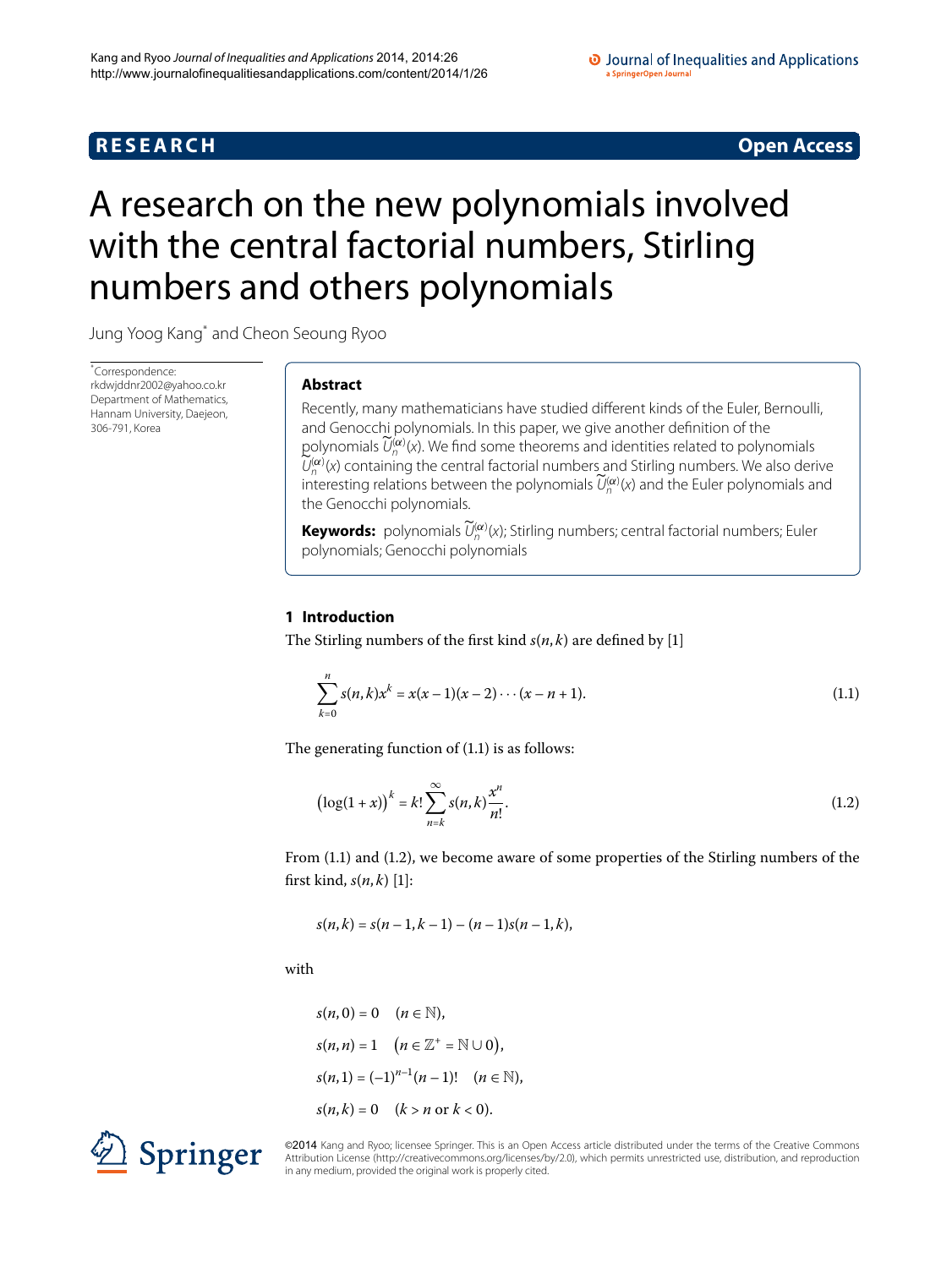We usually define the central factorial numbers  $T(n, k)$  by the following expansion for-mula [2[,](#page-9-1) 3]:

<span id="page-1-1"></span><span id="page-1-0"></span>
$$
\sum_{k=0}^{n} T(n,k)x(x-1^2)(x-2^2)\cdots(x-(k-1)^2) = x^n.
$$
\n(1.3)

The generating function of  $(1.3)$  $(1.3)$  $(1.3)$  is as follows:

$$
(e^{x} + e^{-x} - 2)^{k} = (2k)! \sum_{n=k}^{\infty} T(n,k) \frac{x^{2n}}{(2n)!}.
$$
 (1.4)

By using  $(1.3)$  and  $(1.4)$ , we become aware of some properties of the central factorial numbers  $T(n, k)$ :

$$
T(0,0) = 1,
$$
  
\n
$$
T(n,0) = 0 \quad (n \in \mathbb{N}),
$$
  
\n
$$
T(n,1) = 1 \quad (n \in \mathbb{N}),
$$
  
\n
$$
T(n,k) = T(n-1,k-1) + k^2 T(n-1,k), \text{ with}
$$
  
\n
$$
T(n,2) = \frac{1}{4} (4^{n-1} - 1), \qquad T(n,3) = \frac{9^n}{360} - \frac{4^n}{60} + \frac{1}{24} \quad (n \in \mathbb{N}).
$$

The Euler numbers  $E_n$  and Euler polynomials  $E_n(x)$  are defined by

$$
E_0 = 1, \qquad E_n = -\sum_{k=1}^{\lfloor \frac{n}{2} \rfloor} \binom{n}{2k} E_{n-2k} \quad (n \ge 1),
$$
  

$$
E_n(x) = \frac{1}{2^n} \sum_{k=0}^{\lfloor \frac{n}{2} \rfloor} \binom{n}{2k} (2x-1)^{n-2k} E_{2k} \quad (n \ge 0),
$$
 (1.5)

where  $[x]$  is the greatest integer not exceeding  $x$  [2[,](#page-9-3) 4, 5].

For a real or complex parameter *α*, the generalized Euler polynomials of degree *n* are defined by the following generating functions:

$$
\sum_{n=0}^{\infty} E_n^{(\alpha)}(x) \frac{t^n}{n!} = \left(\frac{2}{e^t + 1}\right)^{\alpha} e^{tx} \quad (|t| < \pi; 1^{\alpha} := 1). \tag{1.6}
$$

Clearly, we have  $E_n^{(1)}(x) = E_n(x)$  [6–12[\]](#page-9-6).

The Genocchi polynomials are defined by

$$
\sum_{n=0}^{\infty} G_n^{(\alpha)}(x) \frac{t^n}{n!} = \left(\frac{2t}{e^t + 1}\right)^{\alpha} e^{tx},\tag{1.7}
$$

with the usual convention of writing  $G<sup>n</sup>(x)$  by  $G<sub>n</sub>(x)$ . In the special case,  $x = 0$ ,  $G<sub>n</sub>(0) = G<sub>n</sub>$ are called the *n*th Genocchi numbers [11, 13-16].

In Section 2[,](#page-2-0) we define polynomials  $\widetilde{\mathcal{U}}^{(\alpha)}_n(x)$ . We consider the addition theorem for these polynomials. We also investigate some identities which are related to polynomials  $\widetilde{\mathcal{U}}^{(\alpha)}_n(x)$ .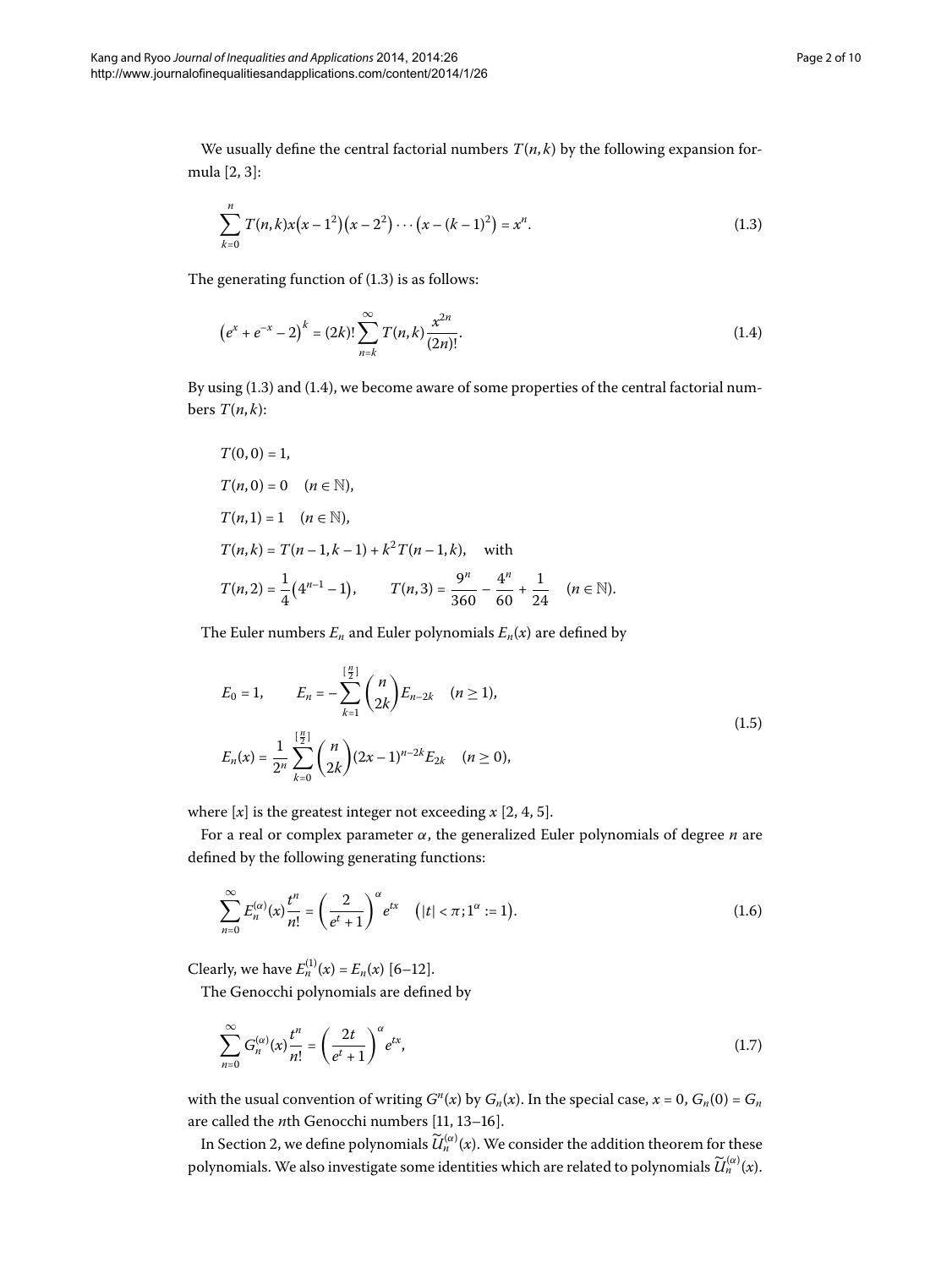<span id="page-2-1"></span><span id="page-2-0"></span>We also try to find relations between the polynomials  $\widetilde{U}_n^{(\alpha)}(x)$ , the Stirling numbers  $s(n, k)$ , and the central factorial numbers  $T(n, k)$  $T(n, k)$  $T(n, k)$ . In Section 3, we derive some special relations of the polynomials  $\widetilde{\mathcal{U}}_n^{(\alpha)}(x)$  and the Euler polynomials. We also find a link between the polynomials  $\widetilde{U}_n^{(\alpha)}(x)$  and the Genocchi polynomials.

## **2 Some properties involving a certain family of polynomials**

In this section, we define the polynomials  $\widetilde{U}_n^{(\alpha)}(x)$  and study several theorems of the polynomials  $\widetilde{\mathcal{U}}^{(\alpha)}_n(x)$ . We can see some interesting properties of the polynomials  $\widetilde{\mathcal{U}}^{(\alpha)}_n(x)$ .

<span id="page-2-2"></span>**Definition 2.1** For  $\alpha, x \in \mathbb{C}$ , the polynomials  $\widetilde{\mathcal{U}}_n^{(\alpha)}(x)$  are defined by

$$
\sum_{n=0}^{\infty} \widetilde{U}_n^{(\alpha)}(x) \frac{t^n}{n!} = \left(\frac{e^t}{e^t + e^{-t} - 1}\right)^{\alpha} e^{tx}.
$$

Note that  $\widetilde{\mathcal{U}}^{(\alpha)}_n(0)=\widetilde{\mathcal{U}}^{(\alpha)}_n.$  That is,  $\widetilde{\mathcal{U}}^{(\alpha)}_n$  are called the *n*th numbers. By using Definition 2.1, we have the addition theorem of the polynomials  $\widetilde{U}_n^{(\alpha)}(x)$ .

**Theorem 2.2** Let  $\alpha$ ,  $x, y \in \mathbb{C}$  and let *n* be non-negative integers. Then we get

$$
\widetilde{U}_n^{(\alpha)}(x+y)=\sum_{l=0}^n\binom{n}{l}\widetilde{U}_{n-l}^{(\alpha)}(x)y^l.
$$

*Proof* From Definition 2[.](#page-2-1)1, we get

$$
\sum_{n=0}^{\infty} \widetilde{U}_n^{(\alpha)}(x+y) \frac{t^n}{n!} = \left(\frac{e^t}{e^t + e^{-t} - 1}\right)^{\alpha} e^{(x+y)t}
$$

$$
= \left(\sum_{n=0}^{\infty} \widetilde{U}_n^{(\alpha)}(x) \frac{t^n}{n!} \right) \left(\sum_{n=0}^{\infty} y^n \frac{t^n}{n!} \right)
$$

$$
= \sum_{n=0}^{\infty} \sum_{l=0}^n {n \choose l} \widetilde{U}_{n-l}^{(\alpha)}(x) y^l \frac{t^n}{n!}.
$$

<span id="page-2-3"></span>By comparing the coefficients of both sides, we complete the proof of Theorem 2[.](#page-2-2)2.  $\Box$ 

 $\overline{ }$ 

We also find the relation of the polynomials,  $\widetilde{U}_n^{(\alpha)}(x)$ , and the numbers,  $\widetilde{U}_n^{(\alpha)}$ .

**Theorem 2.3** Let  $\alpha, x \in \mathbb{C}$  and n be non-negative integers. Then we get

$$
\widetilde{U}_n^{(\alpha)}(x) = \sum_{l=0}^n \binom{n}{l} \widetilde{U}_{n-l}^{(\alpha)} x^l.
$$

*Proof* This proof is very similar to the proof of Theorem 2.3:

$$
\sum_{n=0}^{\infty} \widetilde{U}_n^{(\alpha)}(x) \frac{t^n}{n!} = \left(\frac{e^t}{e^t + e^{-t} - 1}\right)^{\alpha} e^{xt}
$$

$$
= \left(\sum_{n=0}^{\infty} \widetilde{U}_n^{(\alpha)} \frac{t^n}{n!} \right) \left(\sum_{n=0}^{\infty} x^n \frac{t^n}{n!} \right) = \sum_{n=0}^{\infty} \sum_{l=0}^n {n \choose l} \widetilde{U}_{n-l}^{(\alpha)} x^l \frac{t^n}{n!}.
$$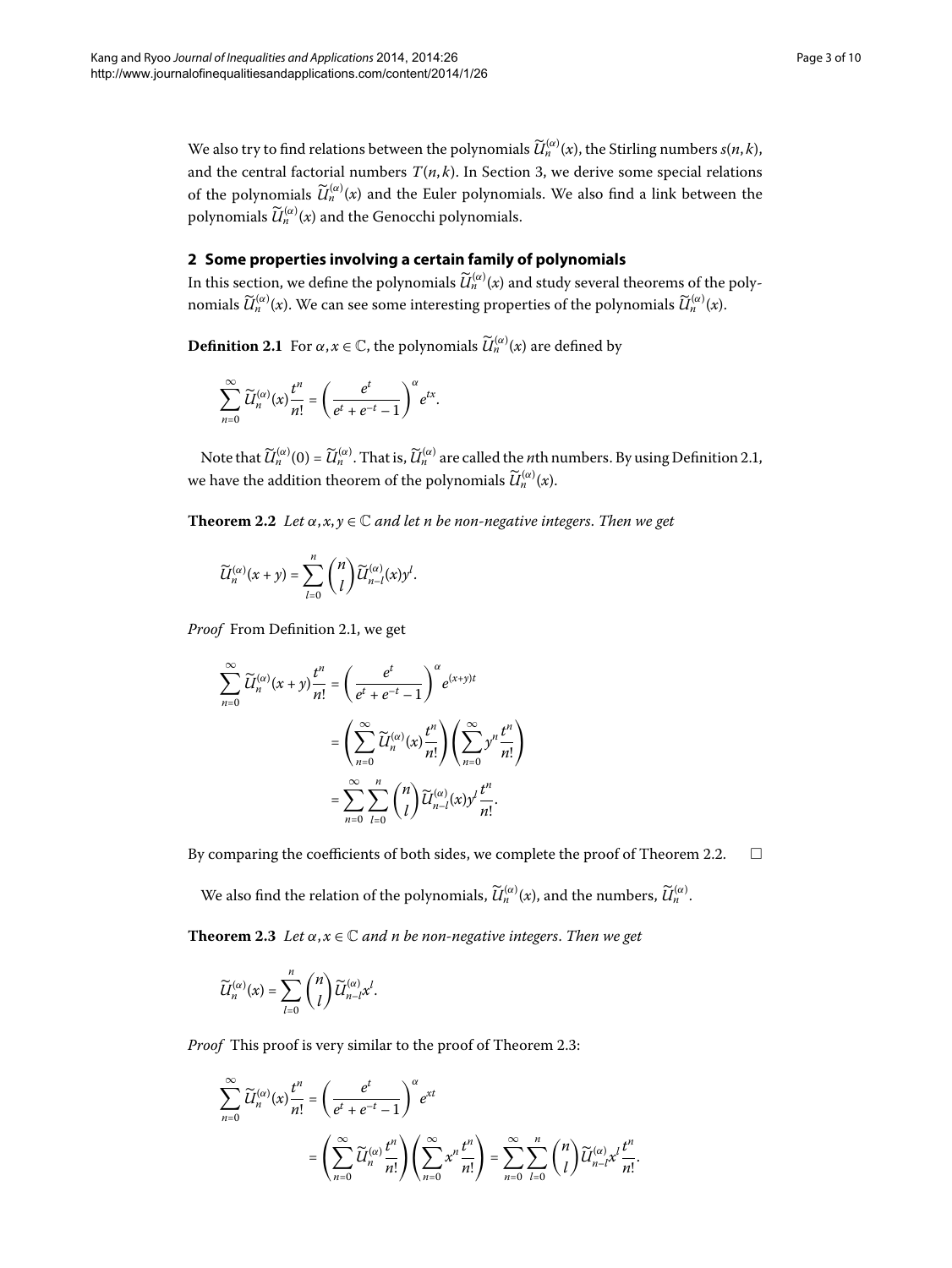<span id="page-3-3"></span>By comparing the coefficients of both sides, we complete the proof of the Theorem 2.3. Of course, we can get a simple proof by substituting  $y = 0$  in Theorem 2[.](#page-2-2)2.  $\Box$ 

**Theorem 2.4** *Let*  $n, k \in \mathbb{N} \cup \{0\}$  *and*  $k + 1 \le n$ *. For*  $\alpha = 1$ *, we have* 

$$
\widetilde{U}_{n+1}(x) - (1+x)\widetilde{U}_n(x) = \sum_{k=0}^{n-1} \binom{n}{k} \big( \big(1-2^{n-k}\big) \widetilde{U}_{k+1}(x) - \big(1+2^{n-k}x-x\big) \widetilde{U}_k(x) \big).
$$

*Proof* From Definition 2[.](#page-2-1)1, we easily see that the following equation holds true. Let  $\alpha$  = 1. Then we get

$$
\sum_{n=0}^{\infty} \widetilde{U}_n^{(1)}(x) \frac{t^n}{n!} = \left(\frac{e^t}{e^t + e^{-t} - 1}\right) e^{tx} = \sum_{n=0}^{\infty} \widetilde{U}_n(x) \frac{t^n}{n!}.
$$

Differentiating with respect to *t*, we find

<span id="page-3-0"></span>
$$
\sum_{n=1}^{\infty} \widetilde{U}_n(x) \frac{t^{n-1}}{(n-1)!} = \frac{2-e^t}{(e^t+e^{-t}-1)^2} e^{tx} + \frac{e^t}{e^t+e^{-t}-1} x e^{tx}.
$$

If we multiply the above equation throughout by  $(e^{2t} - e^t + 1)$ , then we have

$$
(e^{2t} - e^t + 1) \sum_{n=1}^{\infty} \widetilde{U}_n(x) \frac{t^{n-1}}{(n-1)!}
$$
  
= 
$$
\frac{e^t}{e^t + e^{-t} - 1} e^{tx} (2 - e^t) + \frac{e^t}{e^t + e^{-t} - 1} e^{tx} (e^{2t} - e^t + 1) x.
$$
 (2.1)

Then, the left-hand side gets transformed as follows in  $(2.1)$  $(2.1)$  $(2.1)$ :

<span id="page-3-1"></span>
$$
(e^{2t} - e^t + 1) \sum_{n=1}^{\infty} \widetilde{U}_n(x) \frac{t^{n-1}}{(n-1)!}
$$
  
= 
$$
\sum_{n=0}^{\infty} \left( \sum_{k=0}^{n} {n \choose k} (2^{n-k} - 1) \widetilde{U}_{k+1}(x) + \widetilde{U}_{n+1}(x) \right) \frac{t^n}{n!}.
$$
 (2.2)

And the right-hand side of  $(2.1)$  gets transformed in the following form:

<span id="page-3-2"></span>
$$
\frac{e^t}{e^t + e^{-t} - 1} e^{tx} (2 - e^t) + \frac{e^t}{e^t + e^{-t} - 1} e^{tx} (e^{2t} - e^t + 1) x
$$
\n
$$
= \sum_{n=0}^{\infty} \left( (2 + x) \widetilde{U}_n(x) - \sum_{k=0}^n \binom{n}{k} (1 + 2^{n-k} x - x) \widetilde{U}_k(x) \right) \frac{t^n}{n!}.
$$
\n(2.3)

Comparing the coefficients of  $\frac{t^n}{n!}$  in (2[.](#page-3-1)2) and (2.3), we can represent the equation as

$$
\sum_{k=0}^n \binom{n}{k} (2^{n-k}-1) \widetilde{U}_{k+1}(x)+\widetilde{U}_{n+1}(x)=(2+x)\widetilde{U}_n(x)-\sum_{k=0}^n \binom{n}{k} (1+2^{n-k}x-x) \widetilde{U}_k(x).
$$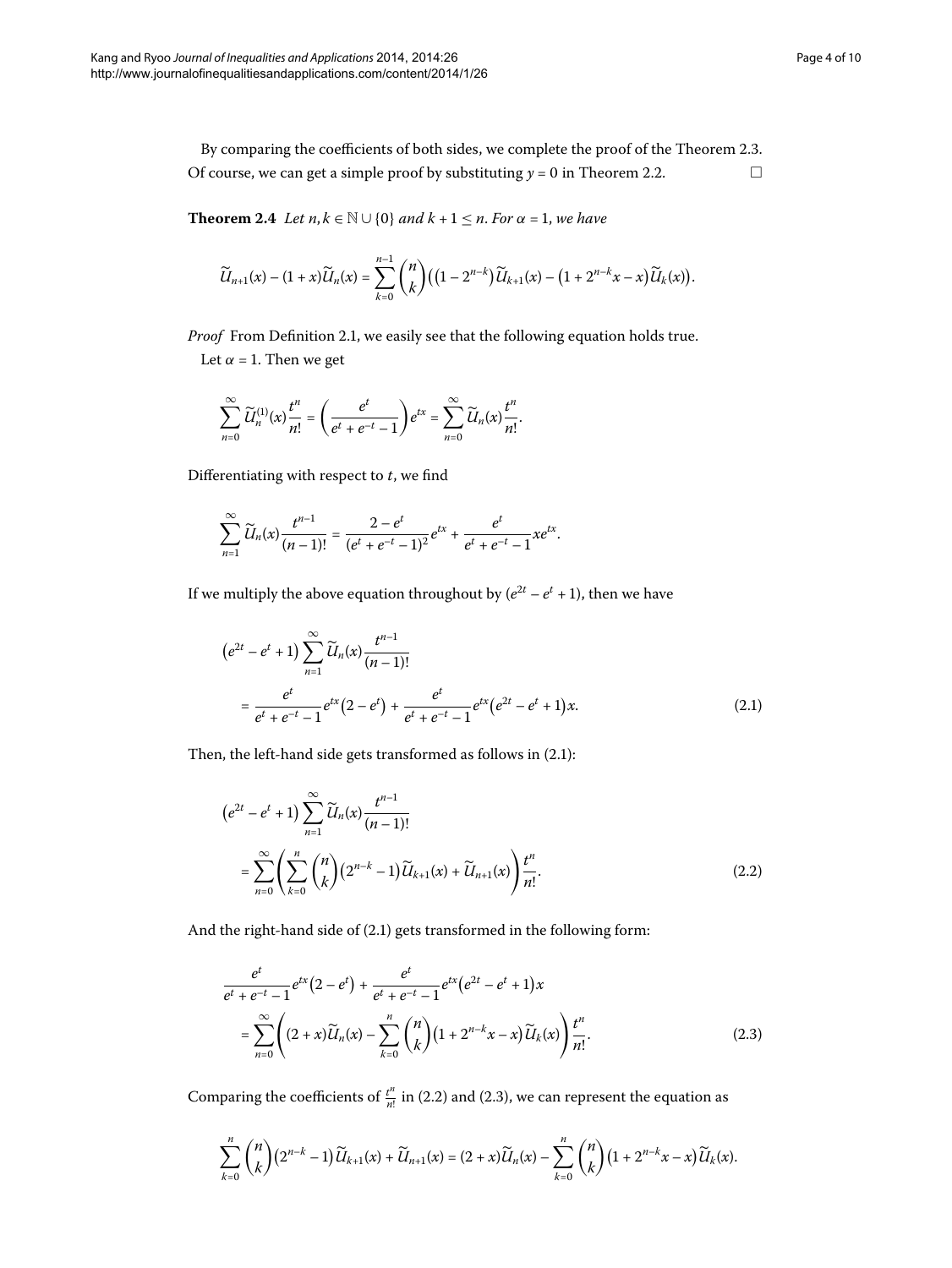Rearranging, we get

$$
\widetilde{U}_{n+1}(x) - (1+x)\widetilde{U}_n(x) = \sum_{k=0}^{n-1} {n \choose k} \big( (1-2^{n-k}) \widetilde{U}_{k+1}(x) - (1+2^{n-k}x-x) \widetilde{U}_k(x) \big).
$$

Thus we complete the proof.

**Remark** From Theorem 2[.](#page-3-3)4, we easily see the following.

If  $x = 0$  and  $\alpha = 1$ , then

$$
\widetilde{U}_{n+1}-\widetilde{U}_n=\sum_{k=0}^{n-1}\binom{n}{k}\big(\big(1-2^{n-k}\big)\widetilde{U}_{k+1}-\widetilde{U}_k\big).
$$

If  $x = 1$  and  $\alpha = 1$ , then

<span id="page-4-0"></span>
$$
\widetilde{U}_{n+1}(1) - 2\widetilde{U}_n(1) = \sum_{k=0}^{n-1} {n \choose k} \big( \big(1 - 2^{n-k} \big) \widetilde{U}_{k+1}(1) - 2^{n-k} \widetilde{U}_k(1) \big).
$$

So far, we got some properties of polynomials  $\widetilde{U}_n^{(\alpha)}(x)$ . From now on, we will investigate the relation of the polynomials  $\widetilde{\mathcal{U}}^{(\alpha)}_n(x)$ , the Stirling numbers and the central factorial numbers.

**Theorem 2.5** *Let*  $n, k, l \in \mathbb{N} \cup \{0\}$  *and*  $n \geq k - l - 1$ *. Then we have* 

$$
\begin{split} &\widetilde{U}_{2n}^{(\alpha)}(x)=\sum_{m=0}^{n}\Biggl(\binom{2n}{2m}a_{(2(n-m),k)}x^{2m}+\binom{2n}{2m+1}b_{(2(n-m)-1,k)}x^{2m+1}\Biggr),\\ &\widetilde{U}_{2n+1}^{(\alpha)}(x)=\sum_{m=0}^{n}\Biggl(\binom{2n+1}{2m}b_{(2(n-m)+1,k)}x^{2m}+\binom{2n+1}{2m+1}a_{(2(n-m),k)}x^{2m+1}\Biggr), \end{split}
$$

*where*

$$
\begin{split} a_{(2n,k)}&=\sum_{k=0}^{2n}\sum_{l=0}^{\lfloor\frac{k}{2}\rfloor}\binom{2n}{2l}(-1)^{k-2l}\sum_{j=k-2l}^{n-l}\frac{(2j)!}{j!}T(n-l,j)s(j,k-2l)\alpha^{k},\\ b_{(2n+1,k)}&=\sum_{k=1}^{2n+1}\sum_{l=0}^{\lfloor\frac{k-1}{2}\rfloor}\binom{2n+1}{2l-1}(-1)^{k-2(l+1)}\sum_{j=k-(2l+1)}^{n-l}\frac{(2j)!}{j!}T(n-l,j)s(j,k-(2l+1))\alpha^{k}, \end{split}
$$

*and* [*x*] *is the greatest integer not exceeding x*.

*Proof* By using the Stirling numbers and the central factorial numbers, we express the polynomials  $\widetilde{U}_n^{(\alpha)}(x)$  as follows:

$$
\sum_{n=0}^{\infty} \widetilde{U}_n^{(\alpha)}(x) \frac{t^n}{n!} = \left(\frac{e^t}{e^t + e^{-t} - 1}\right)^{\alpha} e^{tx} = \left(\frac{1}{e^t + e^{-t} - 1}\right)^{\alpha} e^{t(\alpha + x)}
$$

$$
= \left(\frac{1}{1 + (e^t + e^{-t} - 2)}\right)^{\alpha} e^{t(\alpha + x)}
$$

 $\Box$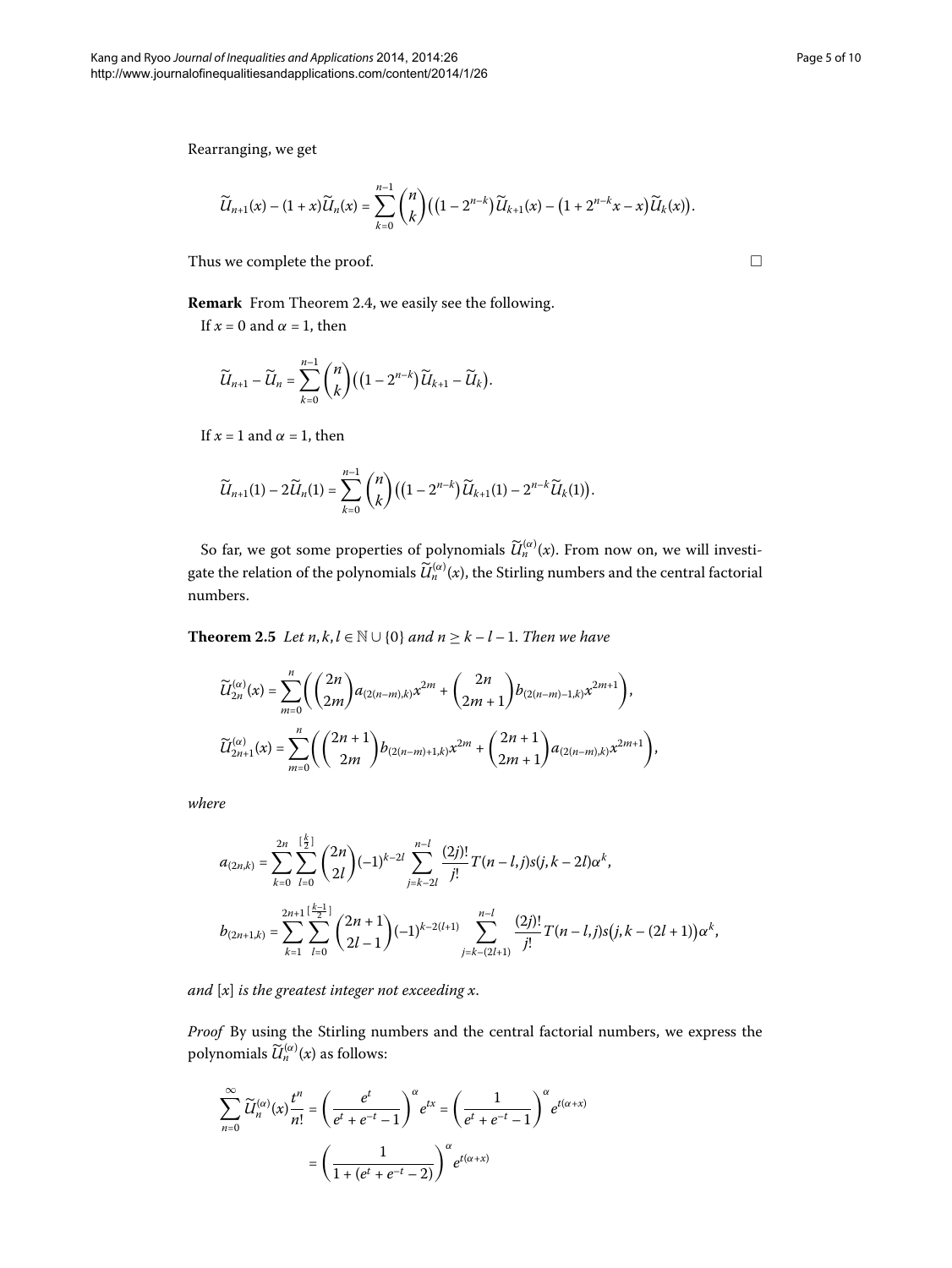$$
= \sum_{j=0}^{\infty} {j+\alpha-1 \choose j} (-1)^j (e^t + e^{-t} - 2)^j e^{t(\alpha+x)}
$$
  
\n
$$
= \sum_{j=0}^{\infty} (-1)^j {(\alpha+j-1 \choose j)} (2j)! \sum_{n=j}^{\infty} T(n,j) \frac{t^{2n}}{(2n)!} e^{t(\alpha+x)}
$$
  
\n
$$
= \sum_{n=0}^{\infty} \sum_{j=0}^{n} (-1)^j {(\alpha+j-1 \choose j)} (2j)! T(n,j) \frac{t^{2n}}{(2n)!} e^{t(\alpha+x)}
$$
  
\n
$$
= \sum_{n=0}^{\infty} \sum_{j=0}^{n} \sum_{k=0}^{j} (-1)^k s(j,k) \alpha^k \frac{(2j)!}{j!} T(n,j) \frac{t^{2n}}{(2n)!} \sum_{n=0}^{\infty} \alpha^n \frac{t^n}{n!} \sum_{n=0}^{\infty} x^n \frac{t^n}{n!}.
$$

After some calculation, we get

$$
\sum_{n=0}^{\infty} \sum_{j=0}^{n} \sum_{k=0}^{j} (-1)^{k} s(j,k) \alpha^{k} \frac{(2j)!}{j!} T(n,j) \frac{t^{2n}}{(2n)!} \sum_{n=0}^{\infty} \alpha^{n} \frac{t^{n}}{n!}
$$
  
\n
$$
= \sum_{n=0}^{\infty} \sum_{k=0}^{2n} \sum_{l=0}^{\lfloor \frac{k}{2} \rfloor} {2n \choose 2l} (-1)^{k-2l} \sum_{j=k-2l}^{n-l} \frac{(2j)!}{j!} T(n-l,j)s(j,k-2l) \alpha^{k} \frac{t^{2n}}{(2n)!}
$$
  
\n
$$
+ \sum_{n=0}^{\infty} \sum_{k=1}^{2n+1} \sum_{l=0}^{\lfloor \frac{k-1}{2} \rfloor} {2n+1 \choose 2l-1} (-1)^{k-2(l+1)}
$$
  
\n
$$
\times \sum_{j=k-(2l+1)}^{n-l} \frac{(2j)!}{j!} T(n-l,j)s(j,k-(2l+1)) \alpha^{k} \frac{t^{2n+1}}{(2n+1)!},
$$

where  $[x]$  is the greatest integer not exceeding  $x$ . Let

$$
a_{(2n,k)} = \sum_{k=0}^{2n} \sum_{l=0}^{\lfloor \frac{k}{2} \rfloor} \binom{2n}{2l} (-1)^{k-2l} \sum_{j=k-2l}^{n-l} \frac{(2j)!}{j!} T(n-l,j)s(j,k-2l)\alpha^{k},
$$
  

$$
b_{(2n+1,k)} = \sum_{k=1}^{2n+1} \sum_{l=0}^{\lfloor \frac{k-1}{2} \rfloor} \binom{2n+1}{2l-1} (-1)^{k-2(l+1)} \sum_{j=k-(2l+1)}^{n-l} \frac{(2j)!}{j!} T(n-l,j)s(j,k-(2l+1))\alpha^{k}.
$$

Then we have

$$
\sum_{n=0}^{\infty} \widetilde{U}_n^{(\alpha)}(x) \frac{t^n}{n!} = \left( \sum_{n=0}^{\infty} a_{(2n,k)} \frac{t^{2n}}{(2n)!} + \sum_{n=0}^{\infty} b_{(2n+1,k)} \frac{t^{2n+1}}{(2n+1)!} \right) \sum_{n=0}^{\infty} x^n \frac{t^n}{n!}.
$$

From the above equation, we have to consider odd terms and even terms by using the Cauchy product. Thus, we get generating terms by dividing the odd terms and the even terms, respectively,

$$
\sum_{n=0}^{\infty} \widetilde{U}_n^{(\alpha)}(x) \frac{t^n}{n!} = \sum_{n=0}^{\infty} \widetilde{U}_{2n}^{(\alpha)}(x) \frac{t^{2n}}{(2n)!} + \sum_{n=0}^{\infty} \widetilde{U}_{2n+1}^{(\alpha)}(x) \frac{t^{2n+1}}{(2n+1)!}.
$$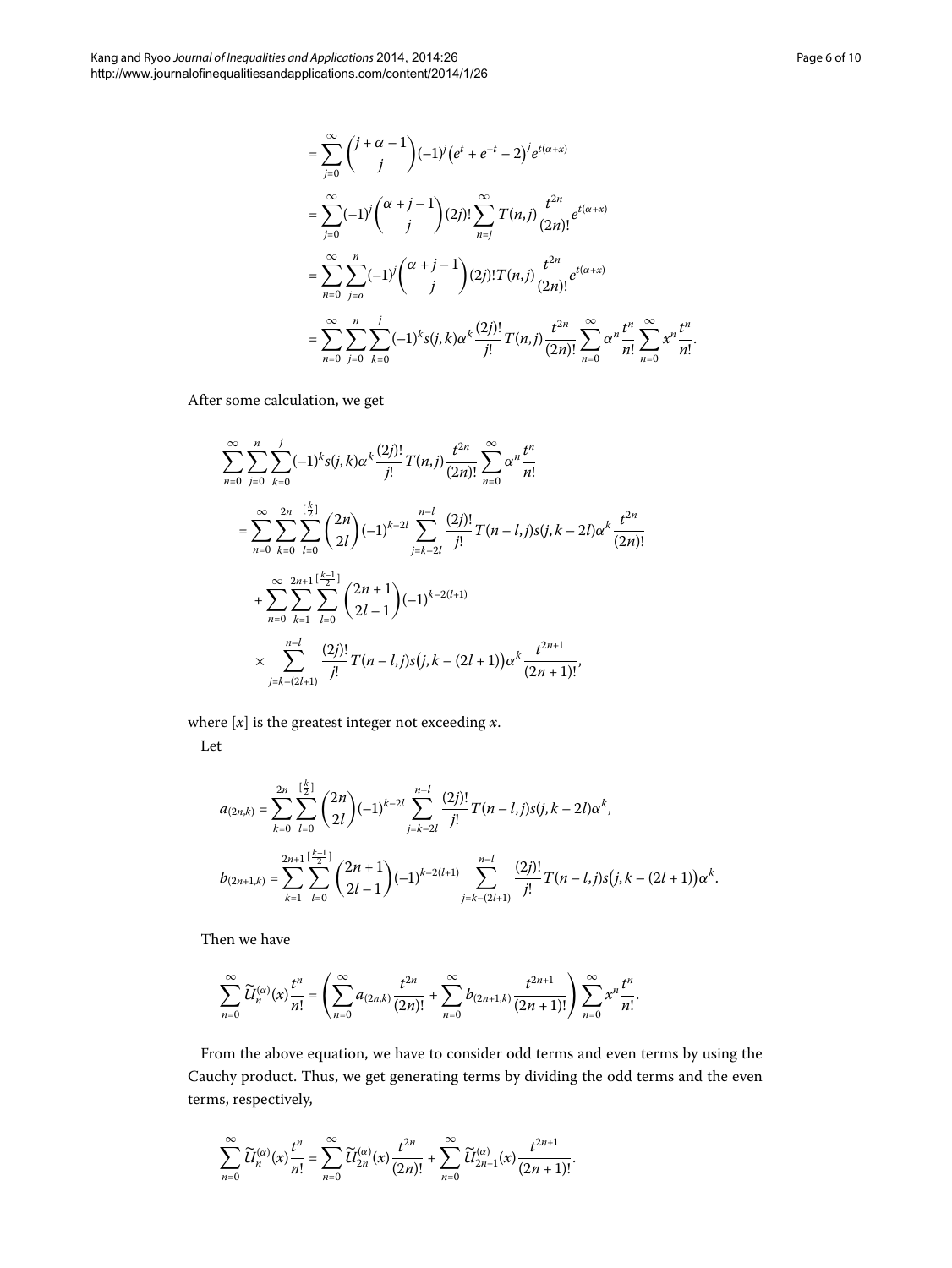The following equations represent  $\widetilde{\mathcal{U}}^{(\alpha)}_{n}(x)$  for *n* even and *n* odd terms:

$$
\widetilde{U}_{2n}^{(\alpha)}(x) = \sum_{m=0}^{n} {2n \choose 2m} a_{(2(n-m),k)} x^{2m} + \sum_{m=0}^{n} {2n \choose 2m+1} b_{(2(n-m)-1,k)} x^{2m+1}
$$
  
\n
$$
= \sum_{m=0}^{n} {2n \choose 2m} a_{(2(n-m),k)} x^{2m} + {2n \choose 2m+1} b_{(2(n-m)-1,k)} x^{2m+1},
$$
  
\n
$$
\widetilde{U}_{2n+1}^{(\alpha)}(x) = \sum_{m=0}^{n} {2n+1 \choose 2m} b_{(2(n-m)+1,k)} x^{2m} + \sum_{m=0}^{n} {2n+1 \choose 2m+1} a_{(2(n-m),k)} x^{2m+1}
$$
  
\n
$$
= \sum_{m=0}^{n} {2n+1 \choose 2m} b_{(2(n-m)+1,k)} x^{2m} + {2n+1 \choose 2m+1} a_{(2(n-m),k)} x^{2m+1},
$$

where

$$
\begin{split} a_{(2n,k)}&=\sum_{k=0}^{2n}\sum_{l=0}^{[\frac{k}{2}]}{2n\choose 2l}(-1)^{k-2l}\sum_{j=k-2l}^{n-l}{(2j)! \over j!}T(n-l,j)s(j,k-2l)\alpha^{k},\\ b_{(2n+1,k)}&=\sum_{k=1}^{2n+1}{[\frac{k-1}{2}]\over j=0}{2n+1 \choose 2l-1}(-1)^{k-2(l+1)}\sum_{j=k-(2l+1)}^{n-l}{(2j)! \over j!}T(n-l,j)s(j,k-(2l+1))\alpha^{k}, \end{split}
$$

and [*x*] is the greatest integer not exceeding *x*.

Thus, we complete the proof of Theorem 2.5.

From Theorem 2.5, we find examples of the  $\widetilde{\mathcal{U}}^{(\alpha)}_n(x)$  polynomials.

**Example 2.6** Let  $n = 1, 2, 3, 4, 5, 6, 7, 8$ . Then we have

$$
a_{(2,k)} = \alpha^2 - 2\alpha,
$$
  
\n
$$
a_{(4,k)} = \alpha^4 - 12\alpha^3 + 12\alpha^2 + 10\alpha,
$$
  
\n
$$
a_{(6,k)} = \alpha^6 - 30\alpha^5 + 180\alpha^4 + 30\alpha^3 - 300\alpha^2 - 182\alpha,
$$
  
\n...

Also,

$$
b_{(1,k)} = \alpha,
$$
  
\n
$$
b_{(3,k)} = \alpha^3 - 6\alpha^2,
$$
  
\n
$$
b_{(5,k)} = \alpha^5 - 20\alpha^4 + 60\alpha^3 + 50\alpha^2,
$$
  
\n...

Therefore, we can express  $\widetilde{\mathcal{U}}_{n}^{(\alpha)}(x)$  as a function of *x* and  $\alpha$  explicitly. For instance,

$$
\widetilde{U}_1^{(\alpha)}(x) = x + \alpha,
$$
  
\n
$$
\widetilde{U}_2^{(\alpha)}(x) = x^2 - 2\alpha x + \alpha^2 - 2\alpha,
$$

 $\Box$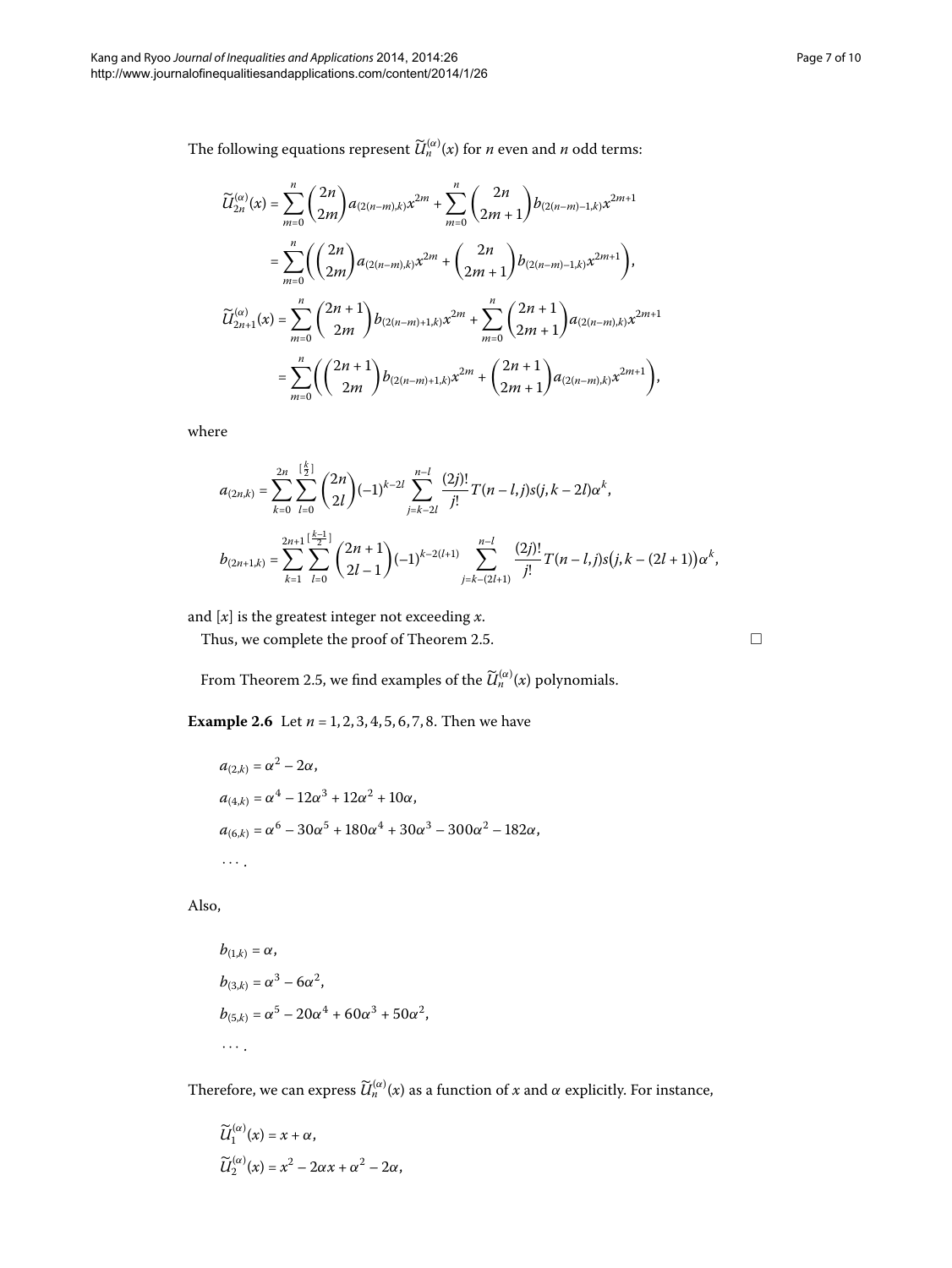··· .

$$
\widetilde{U}_3^{(\alpha)}(x) = x^3 + 3\alpha x^2 + 3\alpha^2 x - 6\alpha x + \alpha^3 - 6\alpha^2,
$$

# <span id="page-7-0"></span>**3 Some relations of the polynomials** *<sup>U</sup>***-(***α***)** *<sup>n</sup>* **(***x***), the Euler polynomials, and the Genocchi polynomials**

<span id="page-7-1"></span>In this chapter, we find interesting relations between the polynomials  $\widetilde{\mathcal{U}}^{(\alpha)}_n(x)$ , the Euler polynomials, and the Genocchi polynomials. In other words, the polynomials  $\widetilde{\mathcal{U}}^{(\alpha)}_{n}(x)$  can be shown in a combined form by using Euler numbers and polynomials. We also easily see the polynomials  $\widetilde{\mathcal{U}}^{(\alpha)}_{n}(x)$  that are represented by Genocchi numbers and polynomials.

First, we study a link between the polynomials  $\widetilde{U}_n^{(\alpha)}(x)$  and the Euler polynomials  $E_n^{(\alpha)}(x)$ .

**Theorem 3.1** Let  $\alpha \in \mathbb{C}$ , *n* be a non-negative integer. Then we have

$$
2^{\alpha} \widetilde{U}_n^{(\alpha)}(x) = (-3)^n \left( E_n^{(\alpha)} \left( -\frac{1}{3} x \right) + E_n^{(\alpha)} \left( -\frac{1}{3} x + \frac{1}{3} \alpha \right) \right).
$$

*Proof* From Definition 2[.](#page-2-1)1, we have

$$
\sum_{n=0}^{\infty} \widetilde{U}_n^{(\alpha)}(x) \frac{t^n}{n!} = \left(\frac{e^t}{e^t + e^{-t} - 1}\right)^{\alpha} e^{tx}
$$

$$
= \frac{1}{2^{\alpha}} \left(\left(\frac{2}{1 + e^{-3t}}\right)^{\alpha} e^{tx} + \left(\frac{2}{1 + e^{-3t}}\right)^{\alpha} e^{t(x-\alpha)}\right)
$$

$$
= \sum_{n=0}^{\infty} \left(\frac{(-3)^n}{2^{\alpha}} \left(E_n^{(\alpha)}\left(-\frac{1}{3}x\right) + E_n^{(\alpha)}\left(-\frac{1}{3}x + \frac{1}{3}\alpha\right)\right)\right) \frac{t^n}{n!}.
$$

<span id="page-7-2"></span>By comparing the coefficients of both sides, we have

$$
\widetilde{U}_n^{(\alpha)}(x) = \frac{(-3)^n}{2^{\alpha}} \left( E_n^{(\alpha)} \left( -\frac{1}{3} x \right) + E_n^{(\alpha)} \left( -\frac{1}{3} x + \frac{1}{3} \alpha \right) \right).
$$

Hence the proof of the Theorem 3[.](#page-7-1)1 is complete.

 $\Box$ 

From Theorem 3[.](#page-7-1)1, we easily get the following corollary.

**Corollary 3.2** *Let*  $\alpha = 1$ *. Then one has* 

$$
2\widetilde{U}_n(x) = (-3)^n \left( E_n \left( -\frac{1}{3}x \right) + E_n \left( -\frac{1}{3}x + \frac{1}{3} \right) \right)
$$
  
=  $(-3)^n \left( E_n \left( -\frac{1}{3}x \right) + (-1)^n E_n \left( -\frac{1}{3}x + \frac{2}{3} \right) \right).$ 

*Proof* Let  $\alpha = 1$  in Definition 2[.](#page-2-1)1 and Theorem 3.1, respectively. Then we easily obtain the proof of Corollary 3.2.  $\Box$ 

**Theorem 3.3** Let  $n, v_1, \ldots, v_k, k \in \mathbb{N}$ . Then we have

$$
\widetilde{U}_n^{(k)}(x) = \frac{3^{n-l}}{2^k} \sum_{l=0}^n (n-l)! \sum_{\substack{\nu_1,\dots,\nu_k=0 \\ \nu_1+\cdots+\nu_k=n-l}} \frac{(E_{\nu_1}(\frac{3}{3}x)+(-1)^{\nu_1}E_{\nu_1})\cdots (E_{\nu_k}(\frac{3}{3}x)+(-1)^{\nu_k}E_{\nu_k})}{\nu_1!\cdots\nu_k!}x^l.
$$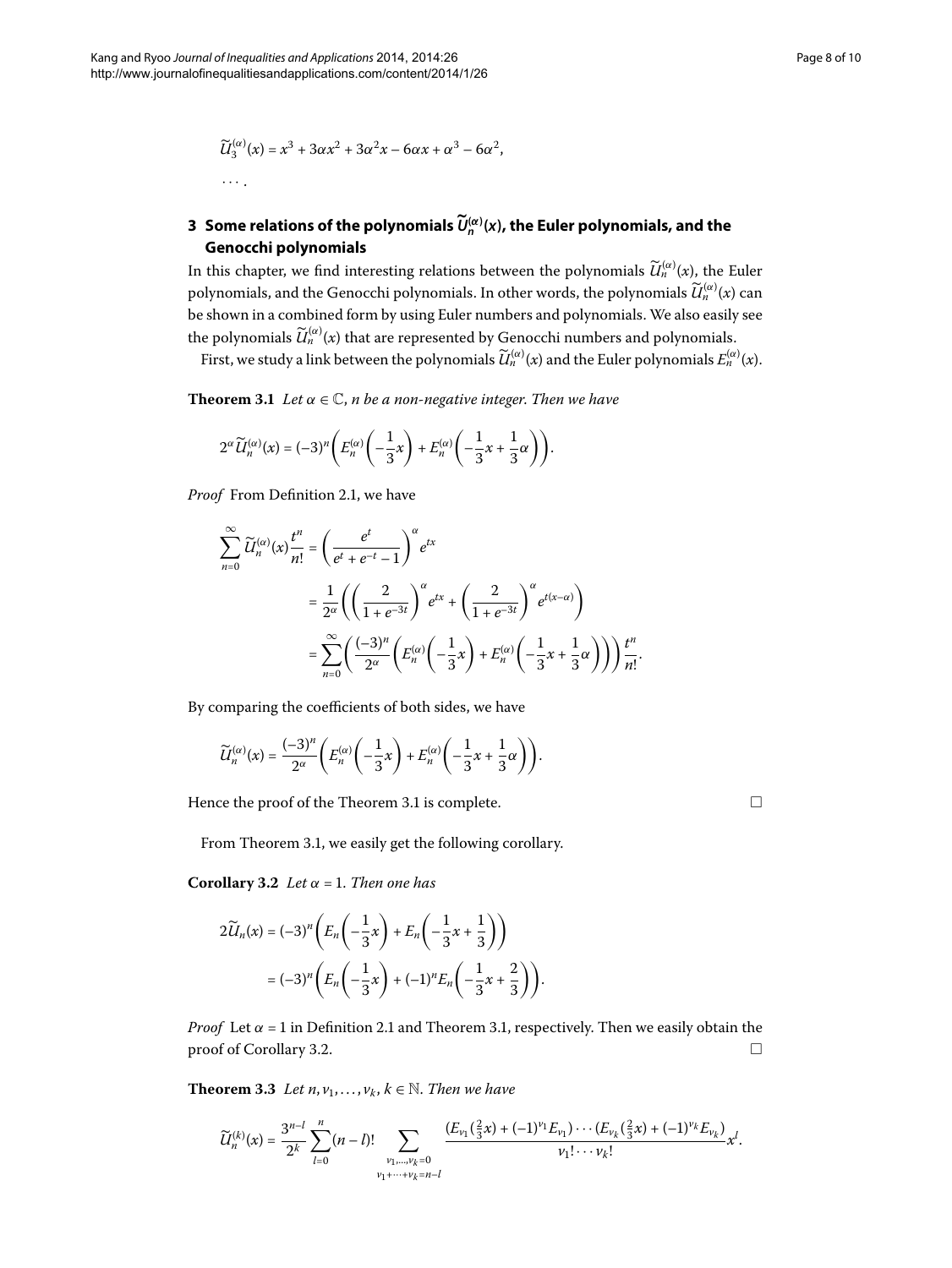*Proof* From the Definition 2[.](#page-2-1)1 and the Euler numbers and polynomials, we can write the following equation:

$$
\sum_{n=0}^{\infty} \widetilde{U}_{n}^{(k)}(x) \frac{t^{n}}{n!} = \left(\frac{e^{t}}{e^{t} + e^{-t} - 1}\right)^{k} e^{tx}
$$
  
=  $\left(\frac{1}{1 + e^{-3t}} + \frac{1}{1 + e^{3t}} e^{2t}\right)^{k} e^{tx}$   
=  $\frac{1}{2^{k}} \left(\sum_{n=0}^{\infty} \left(3^{n} E_{n}\left(\frac{2}{3}x\right) + (-3)^{n} E_{n}\right) \frac{t^{n}}{n!}\right)^{k} \sum_{n=0}^{\infty} x^{n} \frac{t^{n}}{n!}.$ 

Here, we can represent the above right-hand side as the following equation:

$$
\frac{1}{2^k}\left(\sum_{n=0}^{\infty}\left(3^nE_n\left(\frac{2}{3}x\right)+(-3)^nE_n\right)\frac{t^n}{n!}\right)^k
$$
\n
$$
=\frac{1}{2^k}\sum_{n=0}^{\infty}\sum_{\substack{\nu_1,\ldots,\nu_k=0\\ \nu_1+\cdots+\nu_k=n}}\frac{3^n(E_{\nu_1}(\frac{2}{3}x)+(-1)^{\nu_1}E_{\nu_1})\cdots(E_{\nu_k}(\frac{2}{3}x)+(-1)^{\nu_k}E_{\nu_k})}{\nu_1!\cdots\nu_k!}.
$$

<span id="page-8-0"></span>Therefore, we obtain

$$
\widetilde{U}_n^{(k)}(x) = \frac{3^{n-l}}{2^k} \sum_{l=0}^n (n-l)! \sum_{\substack{\nu_1, \dots, \nu_k = 0 \\ \nu_1 + \dots + \nu_k = n-l}} \frac{(E_{\nu_1}(\frac{2}{3}x) + (-1)^{\nu_1} E_{\nu_1}) \cdots (E_{\nu_k}(\frac{2}{3}x) + (-1)^{\nu_k} E_{\nu_k})}{\nu_1! \cdots \nu_k!} x^l.
$$

Secondly, we note a link between the polynomials  $\widetilde{\mathcal{U}}^{(\alpha)}_n(x)$ , the Genocchi numbers,  $G^{(\alpha)}_n$ , and the polynomials  $G_n^{(\alpha)}(x)$ .

**Theorem 3.4** *Let*  $k, n \in \mathbb{N}$ *. Then we have* 

$$
2^k k! \binom{k+n}{k} \widetilde{U}_n^{(k)}(x) = (-3)^n \left( G_{k+n}^{(k)} \left( -\frac{1}{3} x \right) + G_{k+n}^{(k)} \left( -\frac{1}{3} x + \frac{1}{3} k \right) \right).
$$

*Proof*  $\widetilde{U}_n^{(k)}(x)$  is represented as follows:

$$
\sum_{n=0}^{\infty} \widetilde{U}_n^{(k)}(x) \frac{t^n}{n!} = \frac{1}{(2t)^k} \left( \frac{2t}{1+e^{-3t}} \right)^k e^{tx} + \frac{1}{(2t)^k} \left( \frac{2t}{1+e^{-3t}} \right)^k e^{t(x-k)}
$$

$$
= \frac{1}{(-6t)^k} \sum_{n=0}^{\infty} (-3)^n \left( G_n^{(k)} \left( -\frac{1}{3}x \right) + G_n^{(k)} \left( -\frac{1}{3}x + \frac{1}{3}k \right) \right) \frac{t^n}{n!}
$$

$$
= \frac{1}{(-6)^k} \sum_{n=0}^{\infty} (-3)^n \left( G_n^{(k)} \left( -\frac{1}{3}x \right) + G_n^{(k)} \left( -\frac{1}{3}x + \frac{1}{3}k \right) \right) \frac{t^{n-k}}{n!}.
$$

By comparing the coefficients of both sides in the above equation, we derive

$$
\widetilde{U}_n^{(k)}(x) = \frac{(-3)^n}{2^k k! \binom{k+n}{k}} \left( G_{k+n}^{(k)} \left( -\frac{1}{3} x \right) + G_{k+n}^{(k)} \left( -\frac{1}{3} x + \frac{1}{3} k \right) \right).
$$

Thus we complete the proof of Theorem 3.4.  $\hfill \Box$